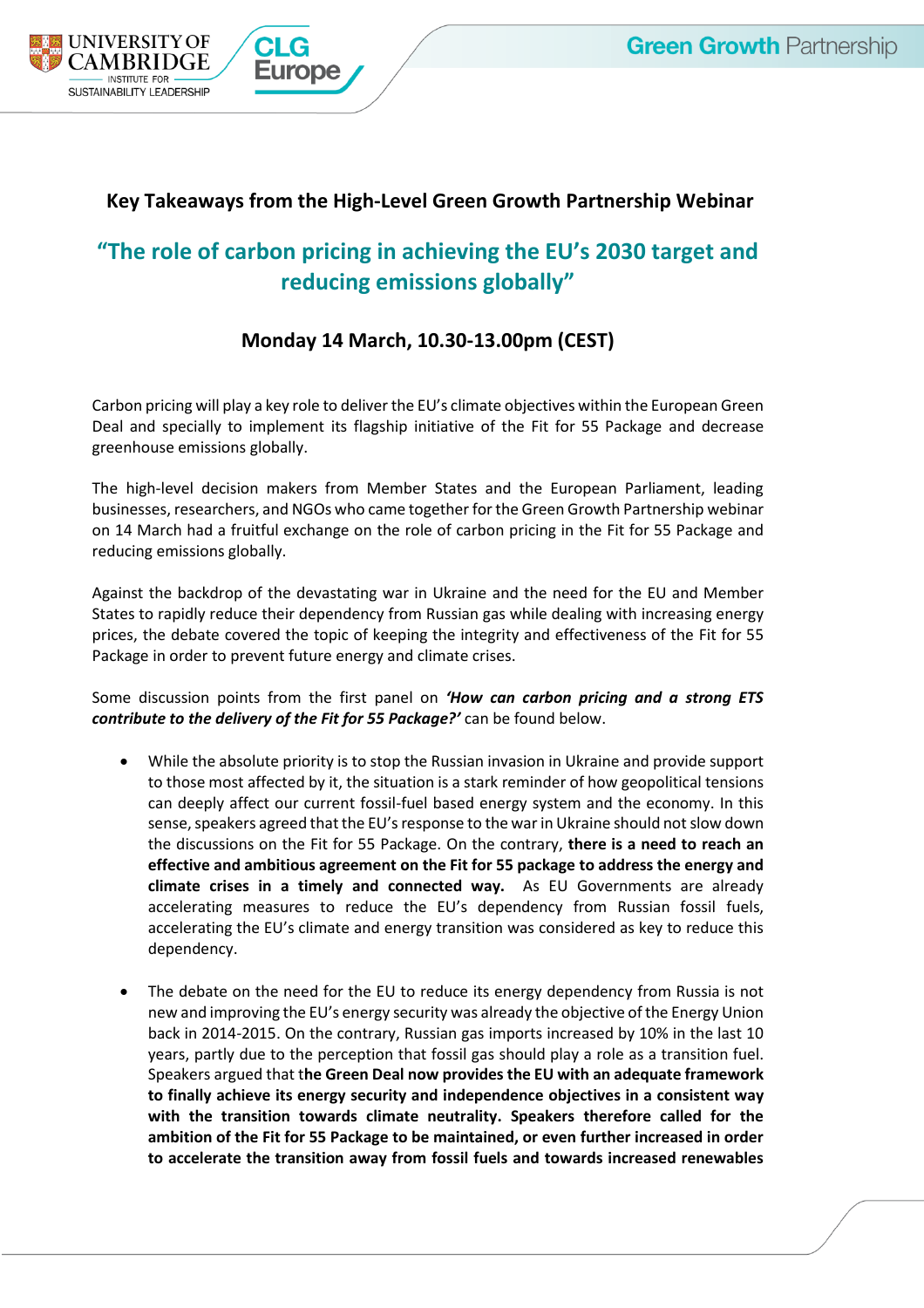

**and energy efficiency.** Businesses key role in developing solutions that will support and accelerate this transition is highlighted by many.

- Speakers made the case for the EU to become independent in producing its own energy. **To do so, the EU should accelerate our investments in fossil-free energy, reduce its energy consumption and invest ETS revenues to ensure a just transition.**
- **Carbon pricing has proven its effectiveness in reducing the EU's emissions.** The Commission's proposal on the ETS could be strengthened provided certain improvements. **These improvements include improving the Market Stability Reserve and phasing out free allowances.** When and how to phase out free allocations, as well as how this mechanism can work in relation to CBAM and ETS (interlinkages between these files) were debated in the panel. There is a need for further discussions on how to phase out free allocations as early as possible, while protecting European industry.
- **A strong EU ETS would not only reduce emissions but also give a clear direction to the global markets, investors and businesses about the EU's clear commitment to climate neutrality**. A steady increase of carbon pricing is already encouraging investors and businesses to take to set the course towards climate neutrality.
- Market trends show that the current energy price increase is overwhelmingly driven by the fossil gas price crisis, and not by the ETS. **On the contrary, an ambitious and strong EU carbon market was seen as a key tool to accelerate the shift towards EU independence from fossil fuels.**
- ETS revenues and how they are spent will also play a key role in the next years, especially in the context of financing the energy transition. **Financing innovation, scaling up new technologies and guaranteeing that all ETS revenues are spent for green transition measures at Member States level were recommended as critical actions by some speakers.**
- According to the [study](https://foes.de/publikationen/2022/2022-01_Study-Assessment-EU-ETS2.pdf) presented by panelist Florian Zerzawy, ETS extension to road transport and buildings – so-called ETS2- can be a useful complementary instrument, if certain criteria such as just distribution between member states, social acceptability for households and integrity and holistic approach to the carbon pricing policies are guaranteed.
- Regarding ETS 2, speakers emphasised that carbon pricing cannot be the primary and/or only solution. These measures should be supported with national targets and policies for buildings standards, energy renovation and electrification. **There is a clear need to address the social dimension and to debate over when and how to operationalise the ETS 2.**

In the second panel **'***The international dimension of carbon pricing – Which mechanisms to drive climate action globally?* **'** speakers highlighted the following points: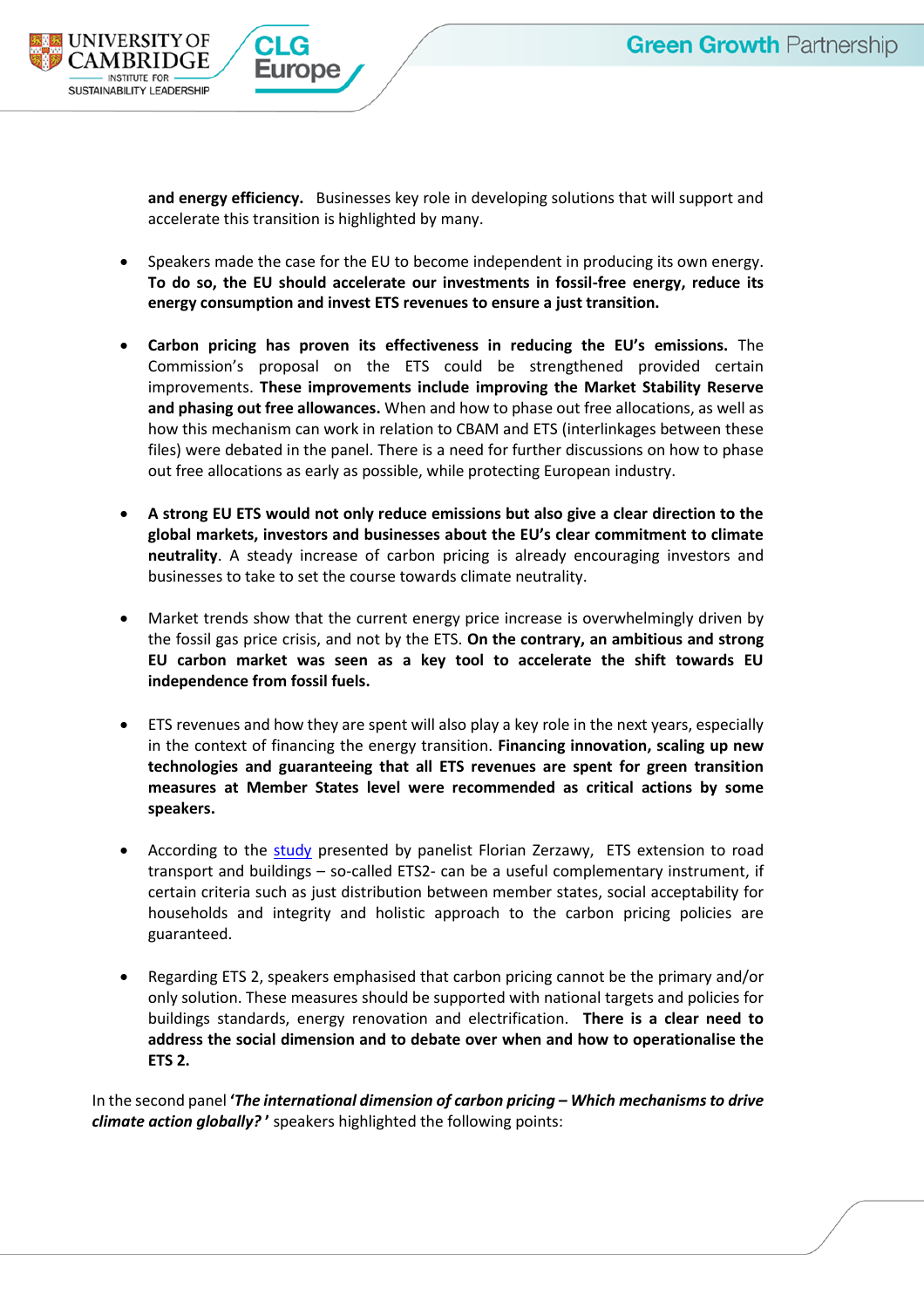

- Member States reached an agreement on their general approach on the Carbon Border Adjustment Mechanism (CBAM) proposal. **CBAM can play an important role in decreasing emissions globally and create a level playing field for EU producers by preventing carbon leakage**. Speakers stressed that the issue of free allocations should now be addressed in the EU ETS and that **it is important to ensure interlinkages between the two files (CBAM and ETS) to have the best outcome in terms of carbon reductions at EU and global level**.
- **As national taxation policies might change due to changes in governments or national policies, tools like CBAM and ETS were considered as key to provide long term market signals**. In terms of business initiatives, [the Call on Carbon](https://clc.fi/call-on-carbon/) calls on governments to back their net zero targets with effective, robust, and reliable carbon pricing instruments and align their carbon pricing mechanisms where appropriate.
- The market has reached to a point where it is shaped by the demand of end users, businesses and public procurement on green materials and products. Some speakers called for the establishment of c**lear guidelines, standards and ambitious threshold levels for green materials support and encouraging producers to switch to green materials. These guidelines and thresholds are also needed today to help operationalise mechanisms such as CBAM and increase the sustainable competitiveness of their producers.**

**The recording of this event can be found [here](https://www.youtube.com/watch?v=M6--otl32dc) and the slides [here.](https://www.corporateleadersgroup.com/files/final_slidedeck_greengrowthwebinar_14.03.2022_1.pdf)**

## **The Green Growth Partnership cordially thanks all the speakers who joined the event:**

**Chair of the event:** 

**Ursula Woodburn,** Head of EU relations, CLG Europe and Green Growth Partnership

#### **Opening Remarks:**

**Terhi Lehtonen,** State Secretary, Ministry of the Environment and Climate Change, Finland

### **Panel discussion '***How can carbon pricing and a strong ETS contribute to the delivery of the Fit for 55 Package?***':**

- **Jan Tuma,** Head of Emission Trading Unit, Ministry of Environment from the Ministry of the Environment of the Czech Republic
- **Peter Liese,** MEP, Rapporteur for the ETS, ENVI Committee, EPP Group
- **Emma Wiesner,** MEP, Shadow Rapporteur on the ETS, ENVI Committee, Renew Group
- **Erkki Maillard,** EDF Senior Vice President EU affairs
- **Florian Zerzawy,** Scientific Officer for Energy Policy, Forum Ökologisch-Soziale Marktwirtschaft
- **Sabine Frank,** Executive Director at Carbon Market Watch